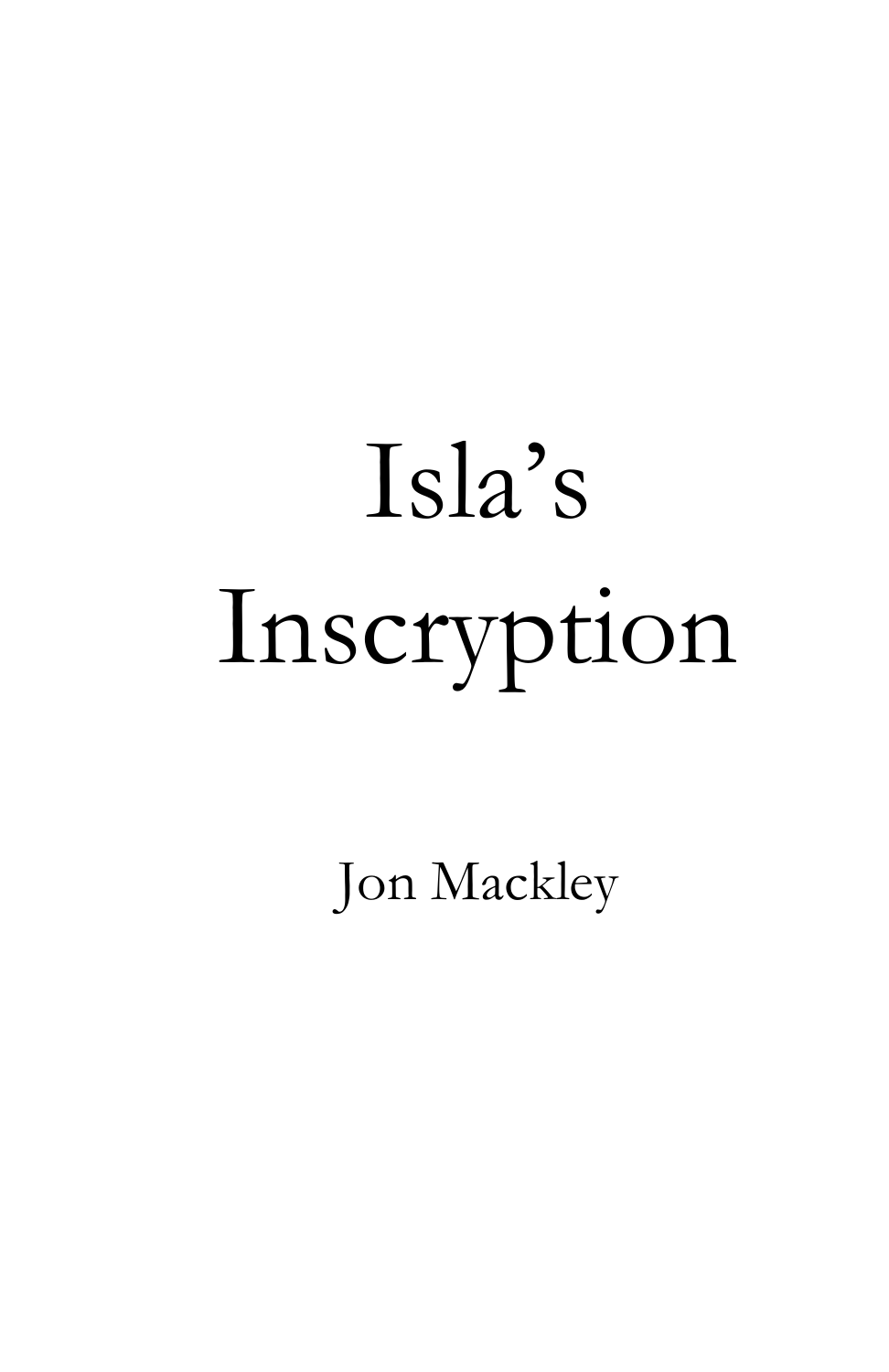**1**

It started with a hand on my shoulder. A hand where none should have been. It was supposed to be just me. Me and my mother's corpse.

A thousand thoughts flashed through my mind as I turned: from the idea that I'd outstayed my welcome and was being thrown out, to the idea that even though I was staring at my mother's body, she'd managed to reach round behind me.

Heart pounding. When I turned it took me seconds – spiritless seconds – to process.

A man. Early seventies? Maybe not even that. Traces of blond hair amid the white. Wearing a white shirt and dark blue tie. His eyes were kind and sympathetic, and at the same time, looking horrified that he'd startled me.

And I had no idea who he was. Or why he was in my mother's funeral home.

"Isla?" His voice was sonorous. My heart fluttered at the sound of my name. *How does he know who I am?* I thought I'd spoken out loud, but I realised I'd stammered something unintelligible. He held my hands, like greeting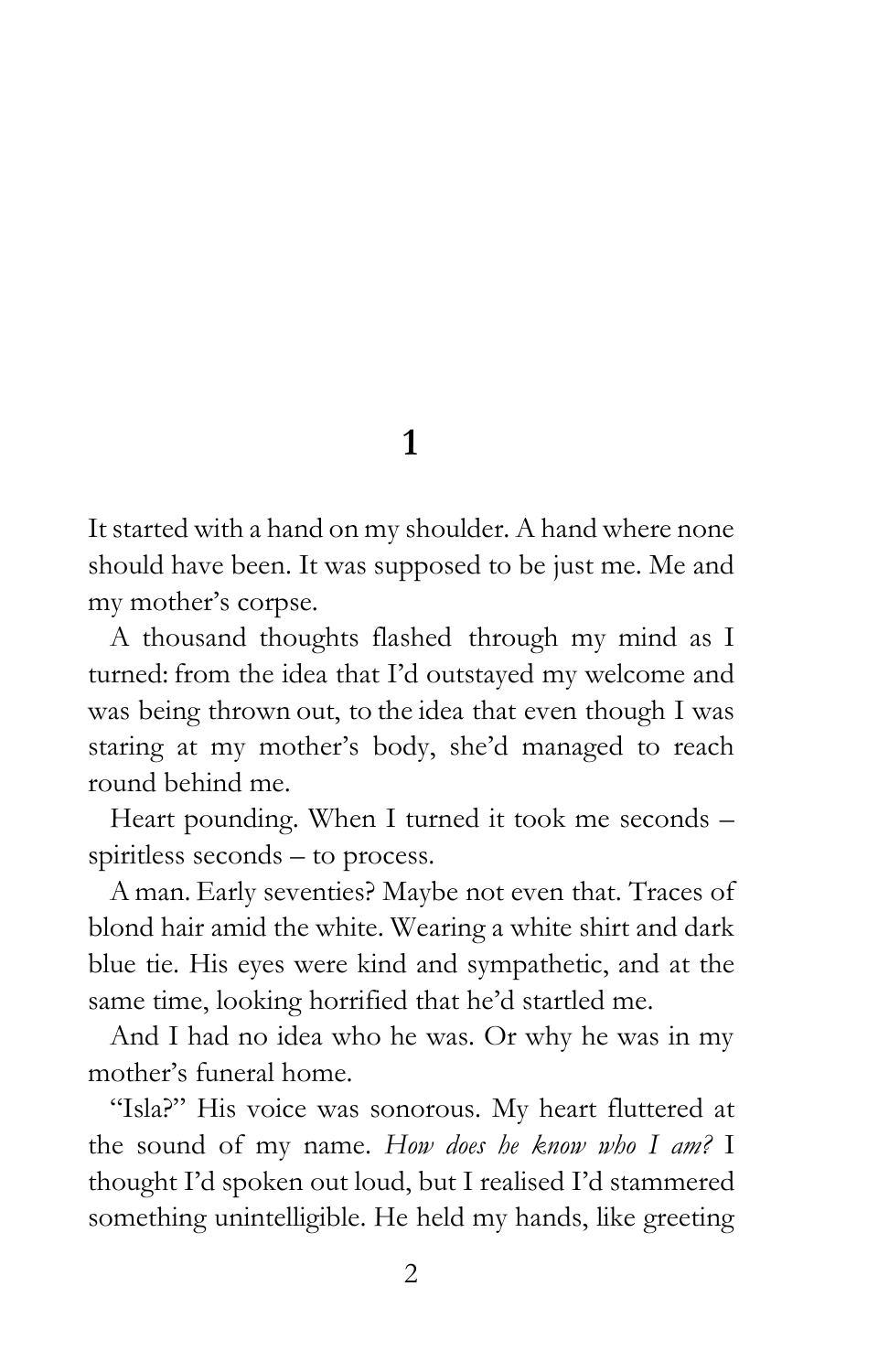an old friend, even though I knew we'd never met before.

"My name is Arthur Edmunds," he said gently. "I'm your grandfather."

My face must have told him what my words could not. A story he already knew. "Did she really tell you nothing about me?" he indicated to my mother. "Nothing about us?"

I shook my head. Swallowed painfully. No thoughts were attaching themselves to my brain.

His face lined with sorrow. "I'm sorry for your loss, Isla. And I won't intrude on your grief." He lifted his hand towards me, and then lowered it giving instead a sad smile – sympathy, empathy, understanding all in the same moment. He turned and walked away. He was at the door to the chapel of rest before a thought crossed my mind: the body – *my* mother. This was *his* daughter. And she had never spoken about him in the twenty-four years of my lifetime.

The words scratched from my mouth before I'd realised what I was saying: "Mr Edmunds? Can we get a coffee somewhere?"

\*

There was a small café around the corner from the funeral parlour off Harpenden High Street and I think Mr Edmunds had hoped this would be the result of our first meeting. The wind was blowing the leaves around the street in a golden autumn snowstorm and, even though it was a short distance, it was still a relief to get inside. This was a New Age sort of Café with long rustic tables. Even so, professional-looking people worked on laptops while they sipped from bowls of coffee. A place where they could work and relax at the same time.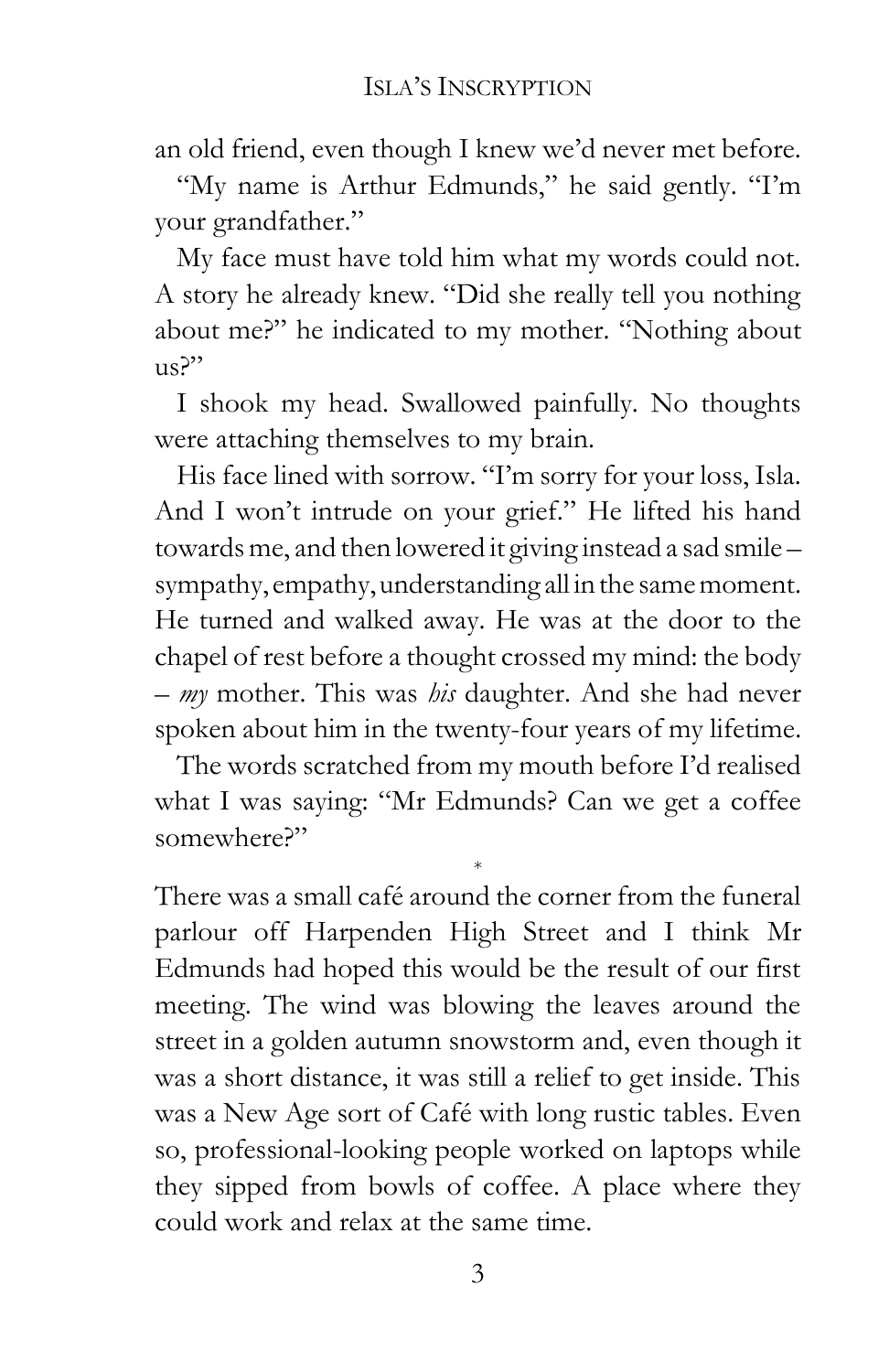### **JON MACKLEY**

Mr Edmunds returned with two similar bowls of coffee and two slabs of marble cake. He sat opposite me, scrutinising me as I was scrutinising him. Looking for resemblance. His hair was thinning; his glasses had discreet golden rims, but thick lenses. Age had cut into his face, although he didn't look ancient.

Even so, I didn't like the way he was looking at me. He was judging me. Looking at me and seeing *her*. My mother. But he didn't smell of *old people* which was a relief. Actually, more of a designer cologne.

"First, I need to give you some proof of who I am," he said. He produced a driving licence with his name on it. Arthur Alfred Edmunds. I was about to wave it away, but Mum's voice was loud in my head: *Don't be naïve. Don't take anything for granted.* So, I looked more closely. The photo looked a bit like him. He then unfolded a piece of paper. "This is your mother's birth certificate," he explained. And there was my mother's date and place of birth: 40 years ago in Hoxne, Suffolk. And her name: Rachael Leah Edmunds, girl. And in the next column, father's name: Arthur Alfred Edmunds, followed by mother's name: Susannah Carol Edmunds.

"Isla Megan Royle," he said, as if saying my name would make me more real. Tasting it like a fine wine.

"My mother never mentioned you."

Mr Edmunds looked pained. "Well, she wouldn't." He lowered his head. "There was an argument. We had a falling out. Never resolved." He sighed. "And now it's too late." He looked down into his coffee, brought the bowl to his face and sipped. "What happened?"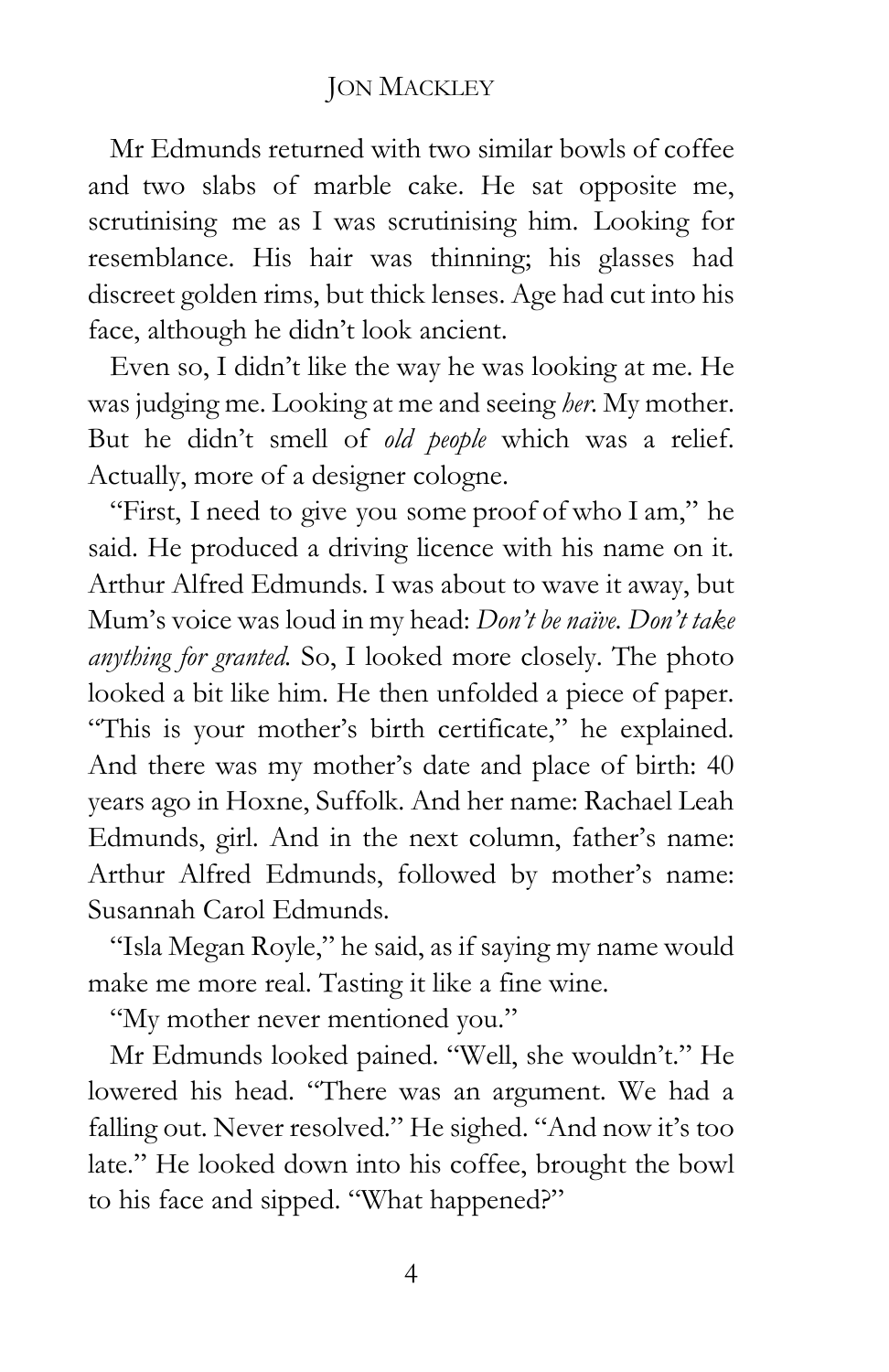How to answer that? How to tell him that a routine visit to the doctors had revealed a lump; and that further tests had shown the malignancy and the ferocity of the disease. How, aged just forty, she was stripped of her humanity, stripped her of her identity. And it stripped her of her ability to function within social constraints. There were some times – not often – towards the end when she was salient. But the rest of the time, the *other one* came forward. I know she wasn't my mother. I keep telling myself that it wasn't her. But you can't ignore the hurtful things that someone says and wonder if that was what they really thought all along. Iwasfat, ugly, stupid. And I would never find a man unless he was fat, ugly and stupid too. And she used one of her last, rasping breaths to spit at me. How had she found the strength? The phlegm hitting me beneath the eye. And she'd used such hateful words. And then she was fighting for breath. Such a wheezing effort as she gasped. The look of accusation in her eyes. Her hand raised, like a claw reaching out. Bony, skeletal fingers like the Grim Reaper summoning. And as I'd reached forward, to give her comfort in the last moments of her life, she'd managed, in that last breath, to let out a single word – *Don't! –* like a curse.

How to tell him any of this? I managed *Cancer* with the energy of a deflating paper bag.

Mr Edmunds nodded. He reached out. Placed a hand over mine. "This must be so awkward for you. I can call you 'Isla' and I can call you 'granddaughter' without discomfort because I have always known of your existence. On the other hand, I must forbid you from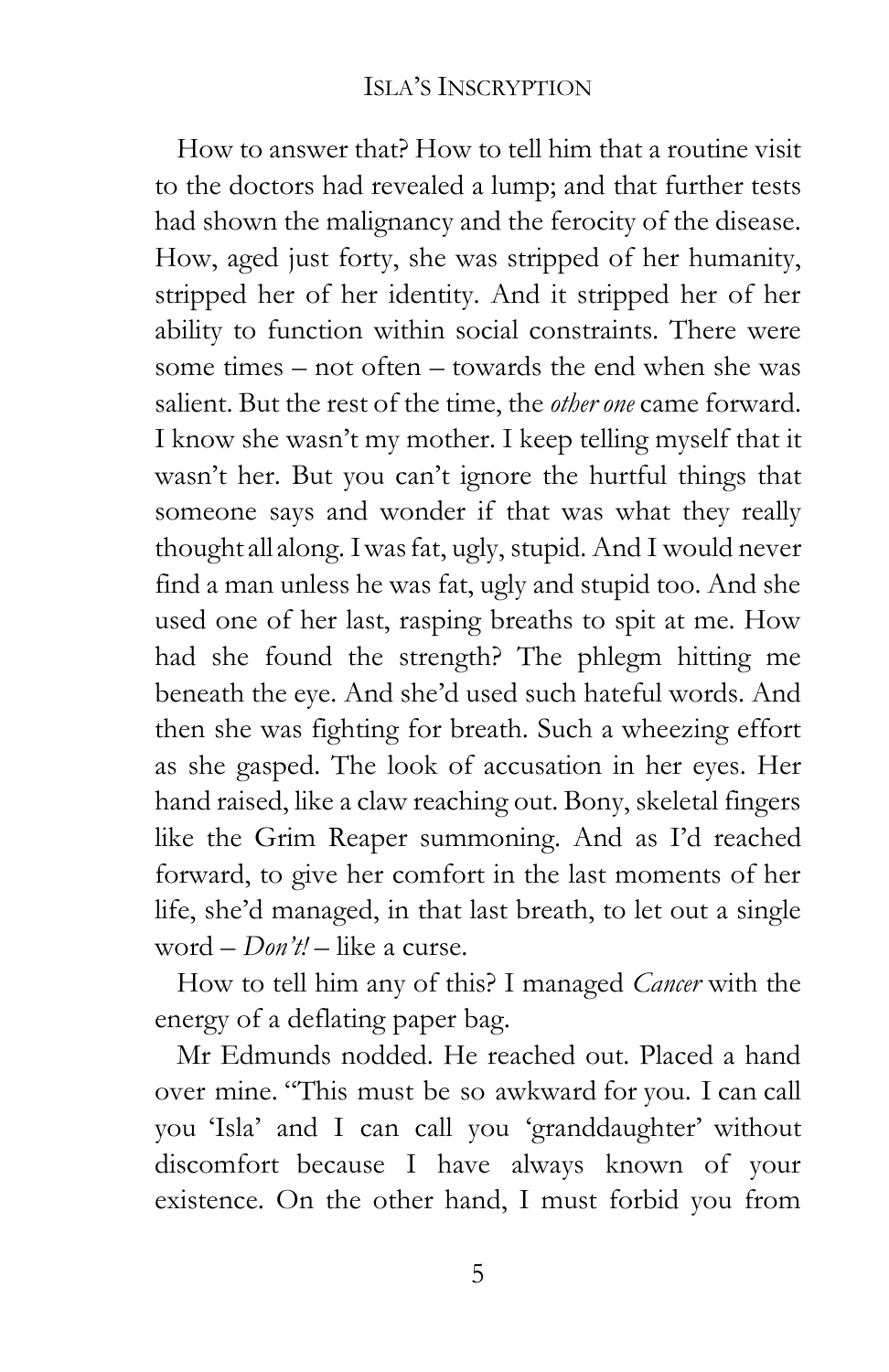### **JON MACKLEY**

calling me Mr Edmunds," he said this with a slight glint in his eyes. "It makes me feel positively ancient. But neither do I feel you're ready to call me grandfather as this is a completely new concept for you."

"What would you suggest?"

There was a pause. His jaw tensed. "I really don't know. You could just try Arthur."

I winced. "Not sure that's right either."

Mr Edmunds cocked his head. "We'll work something out."

Yes, we would have to work something out. But, forbidden from calling him Mr Edmunds, and unwilling, unable to call him something more familiar, then, for the moment "Arthur Edmunds" would have to do.

I tried to drink my coffee but really couldn't face it. Nor the cake. I was still trying to process that I had a living relative. Someone who wasn't my mother … who I didn't have any more …

"You must have so many questions?"

Yes, a thousand thousand questions. So many things I wanted to say. So many of them clamouring forward demanding to be heard. Trying to vocalise the most pressing.

"You came, but … not my grandmother?"

He shook his head slowly. "We lost your grandmother. More than 20 years ago. That was cancer too." He looked away and there was a wistful look at the back of his eyes. A happy memory. "Susannah was my sunrise and sunset all rolled into one."

I took a sip of the coffee. Just the right temperature.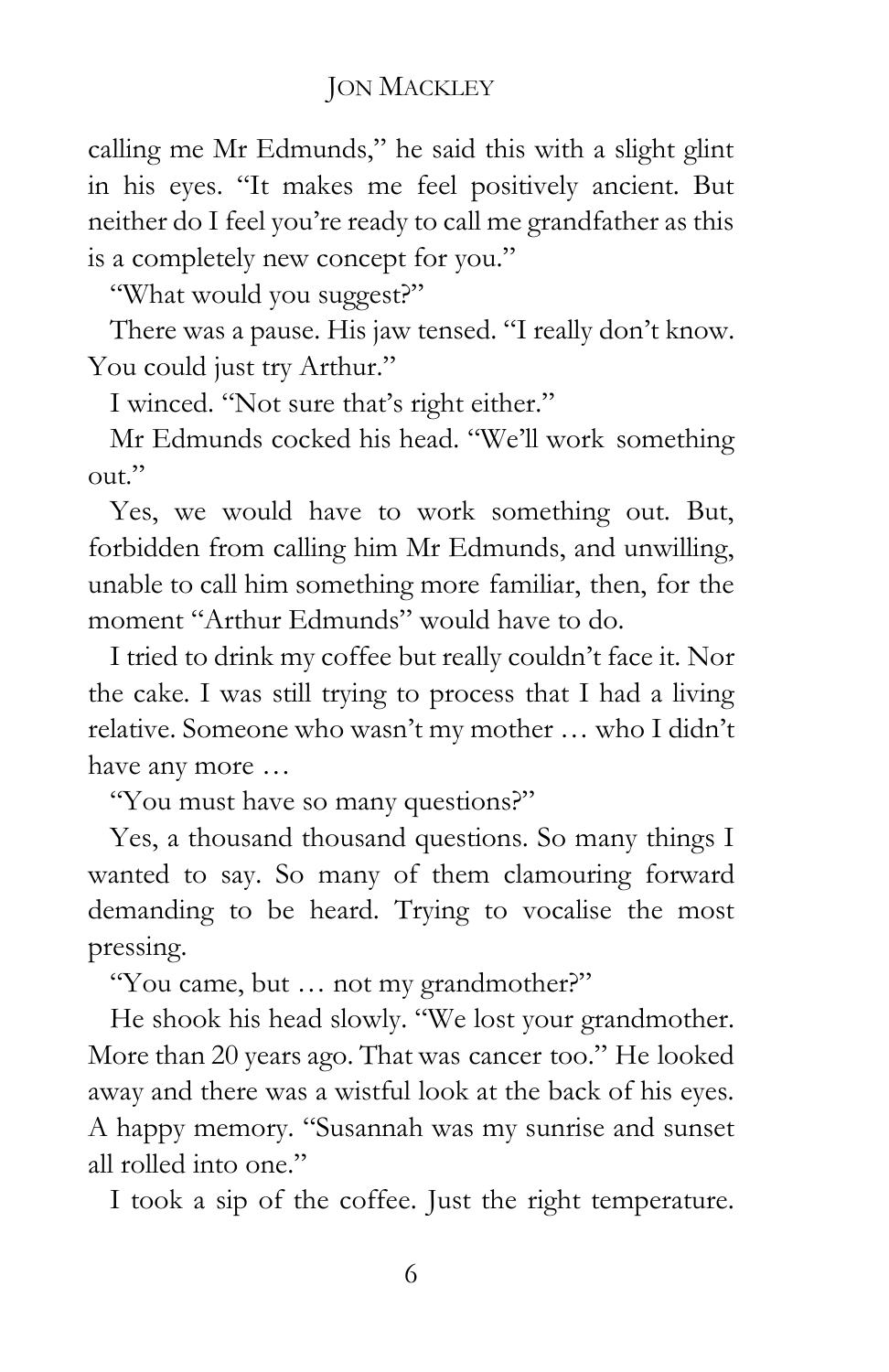When I drank, it eased the sandpaper of grief in my throat. I hesitated for my next question, not wanting to ask it, but needing to know the answer, so asking it anyway. "You said there was an argument. Between you and my mother. What was it about?"

"You," Arthur Edmunds said curtly.

I looked at him. Realised he was deadly serious. Blood rushed to my face. I had a sick taste in my mouth. I needed to know why.

"It's so outdated in the twenty-first century, and maybe I was outdated when you were conceived." He laced his fingers together and leaned forward. "I have, or perhaps *had*, values that were outdated even then." My confusion must have been obvious. And Arthur Edmunds didn't seem to understand why. When he spoke, it was like he was trying to explain to an infant. "A child born out of wedlock, Isla. At the time it filled me with such righteous anger. And I swore I would never speak to your mother again." He carried on talking. Something about how he'd meant it at the time but hadn't truly realised *what* he'd meant. That, looking back, he would have given anything to have been a part of my growing up. And then he stopped. Colour drained from his face.

"You didn't know," he breathed as he unfolded a second piece of paper. And there was my date of birth, 24 years ago. And my name. But *not* my name. Isla Megan Edmunds. Mother: Rachael Leah Edmunds. Father: unknown. John Royle – the man I'd called Dad until his death 16 years ago. He wasn't my father.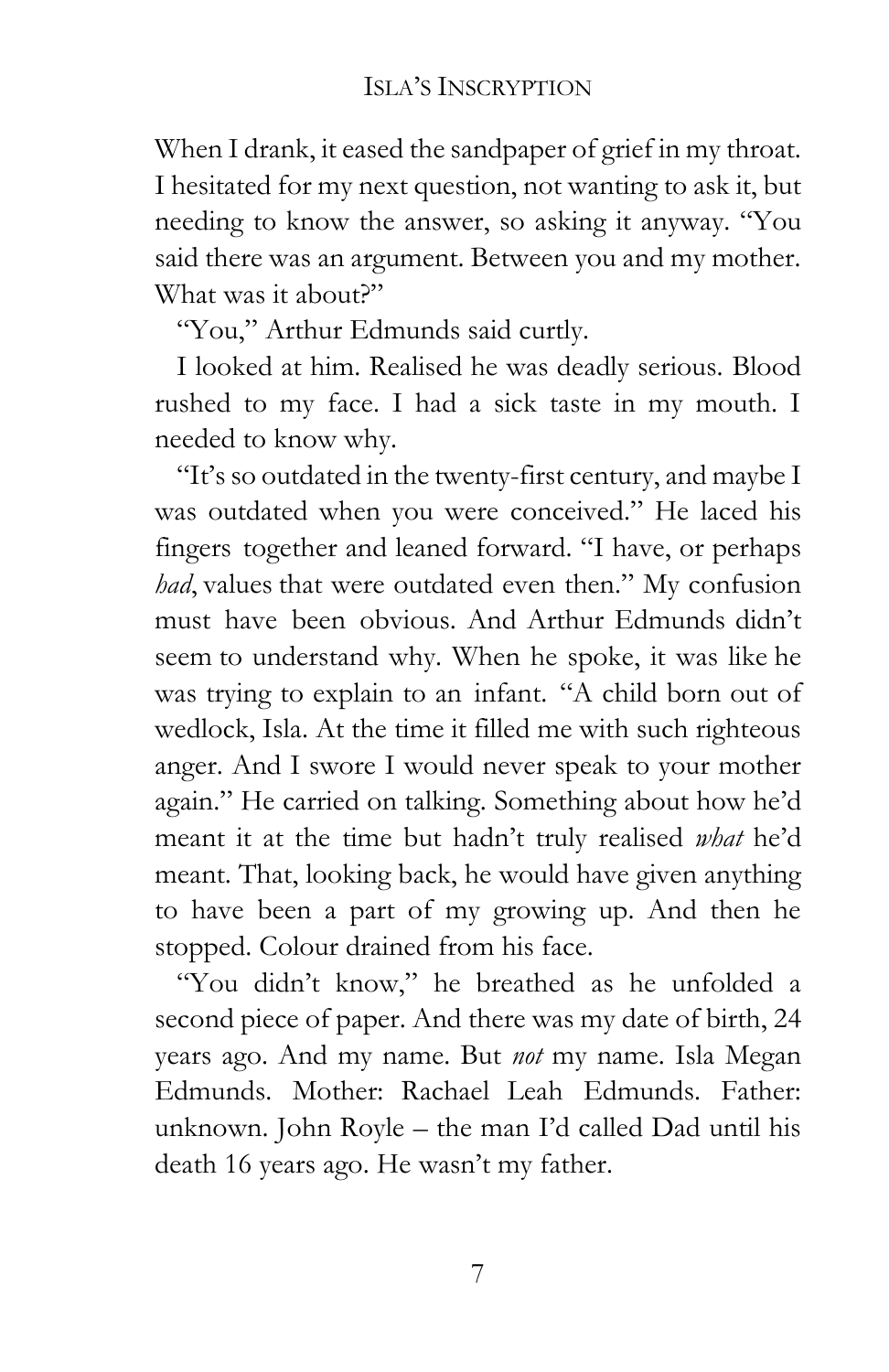## **JON MACKLEY**

Ok. Too much to take in. Mum was an only child (she'd told me). Her parents died long before I was born (she'd told me) my *father* (she'd told me), he'd been killed in a car accident sixteen years ago (she'd told me). Did it seem too freaking weird that I got slightly unglued when I was told that *none* of this was true? And there were now all these questions I wanted to ask my mother now that it was too late …

To be fair to Arthur Edmunds, he tried to calm me down. But I was trying to process too much. And he placed one of his hands over mine. When he spoke, his voice was kind and gentle. "Isla, you're having the week from hell. We need to get you through the funeral. And then I want you to be my guest at my house in Suffolk. You can stay for a day. You can stay for a week. As long as you like. As long as you need. And I think you'll enjoy meeting your aunts and cousins."

He hadn't meant to do it, but that was like the third bombshell he'd delivered within half an hour. Aunts? Cousins? I was the only child of an only child.

My mother had lied to me.

A part of me insisted that she must have had a reason.

The rest of me didn't listen and I let him lead me away.